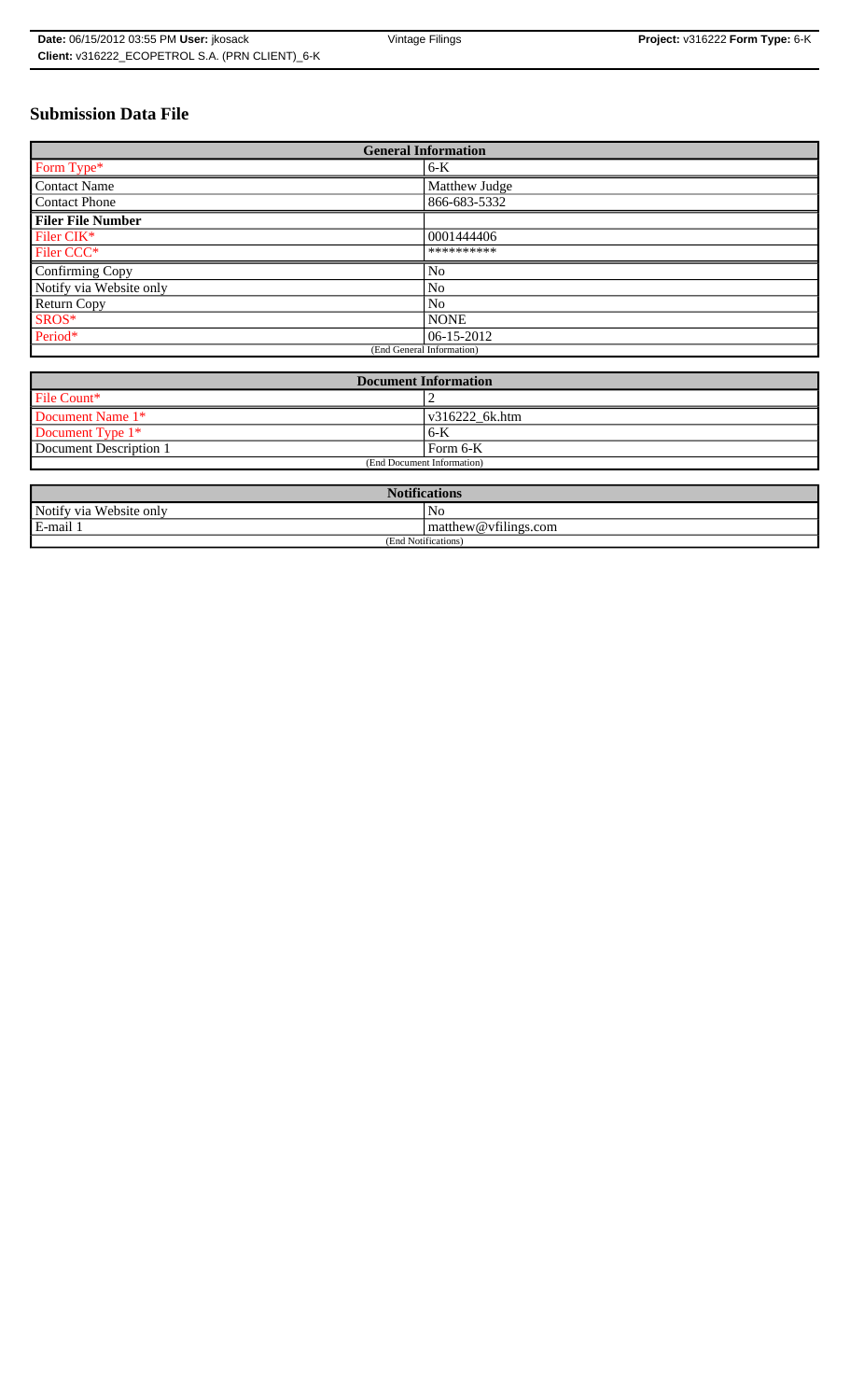### **SECURITIES AND EXCHANGE COMMISSION Washington, D.C. 20549**

 $\overline{a}$ 

 $\overline{a}$ 

 $\overline{a}$ 

#### **FORM 6-K REPORT OF FOREIGN PRIVATE ISSUER PURSUANT TO RULE 13a-16 OR 15d-16 OF THE SECURITIES EXCHANGE ACT OF 1934**

June 2012

Commission File Number: 333-153452

**ECOPETROL S.A.**

*(Exact name of registrant as specified in its Charter)*  $\overline{a}$ 

> Carrera 7 No. 37 – 69 BOGOTA – COLOMBIA

*(Address of registrant's principal executive offices)*  $\overline{a}$ 

Indicate by check mark whether the registrant files or will file annual reports under cover Form 20-F or Form 40-F.

Form 20-F  $\boxtimes$  Form 40-F  $\Box$ 

Indicate by check mark if the registrant is submitting the Form 6-K in paper as permitted by Regulation S-T Rule 101(b)(1):

 $Yes$   $\square$  No  $X$ 

Indicate by check mark if the registrant is submitting the Form 6-K in paper as permitted by Regulation S-T Rule 101(b)(7):

 $Yes$   $\square$  No  $X$ 

Indicate by check mark whether by furnishing the information contained in this Form, the registrant is also thereby furnishing the information to the Commission pursuant to Rule 12g3-2(b) under the Securities Exchange Act of 1934.

 $Yes$   $\square$  No  $X$ 

If "Yes" is marked, indicate below the file number assigned to the registrant in connection with Rule 12g3-2(b): 82- $N/A$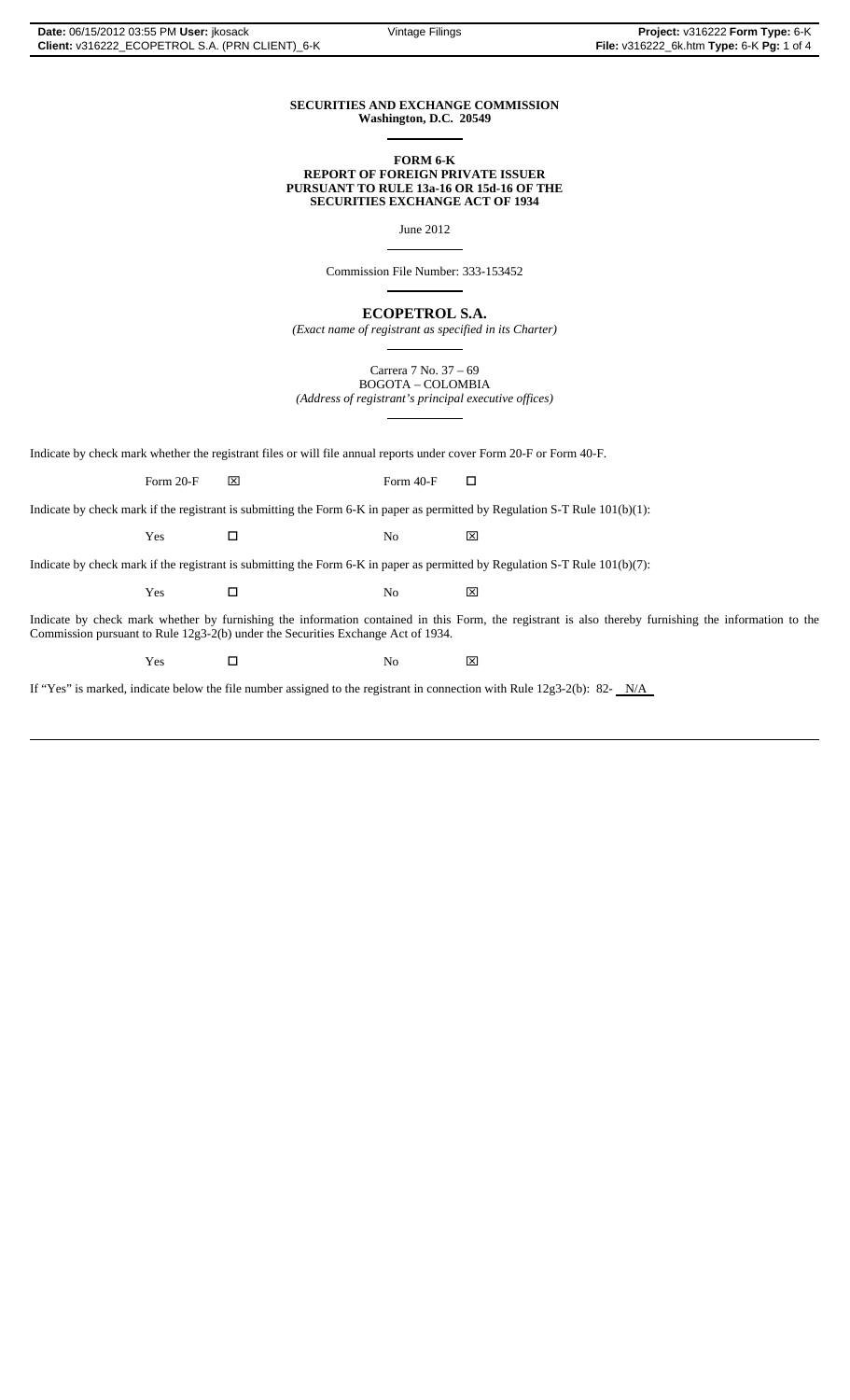

**Ecopetrol creates a subsidiary** 

**specialized in hydrocarbon transport and logistics** 

- **The country will have a specialized company that will allow it to expand and strengthen the network of oil and product lines, meeting the challenge of the rising production.**
- **The company will focus on guaranteeing high standards of safety and reliability of the network.**
- **This model enables Ecopetrol´s Corporate Group to ensure the strategic focus of its business, guaranteeing the profitability of the transport segment.**
- **Cenit will assure Ecopetrol the capacity for transport of hydrocarbons**
- **The new scheme will facilitate access for all players with clear and transparent rules.**
- **The terms and working conditions for current employees of the Vice-presidency for Transportation and Logistics will not undergo any change.**

Bogota, Colombia, Ecopetrol S.A. (BVC: ECOPETROL; NYSE: EC; TSX: ECP) announced today the incorporation of Cenit S.A.S., a wholly owned subsidiary company specialized in hydrocarbon transport and logistics in Colombia.

The purpose of the new company is to serve the strategic transportation and logistical needs of the country's oil industry resulting from the increase in hydrocarbon production and higher sales of crudes and refined products, both in Colombia as well as in International markets.

Furthermore, it will strengthen and expand the network with high standards of industrial safety, reliability and contribute to the environmental preservation, all of which will significantly reduce the damage on roads from truck transportation of hydrocarbons.

This decision is a step forward in the growth of the industry, as wells as a signal of clear rules to the market, by separating Ecopetrol's role as owner, planner, operator and user of transport systems. Cenit will operate with an open model in which all the interested parties will have the possibility of accessing the transport infrastructure.

The new hydrocarbon transportation scheme generates important advantages to Ecopetrol by allowing the company to have a strategic focus on its business, allocate higher investment to other key segments for its growth, and ensure the profitability of the crude and product transportation activities.

Cenit will be incorporated with all of Ecopetrol's transportation assets, including the interests held in Ocensa, Los Llanos Pipeline (ODL), Bicentenario Pipeline (OBC) and the Colombia Pipeline (ODC).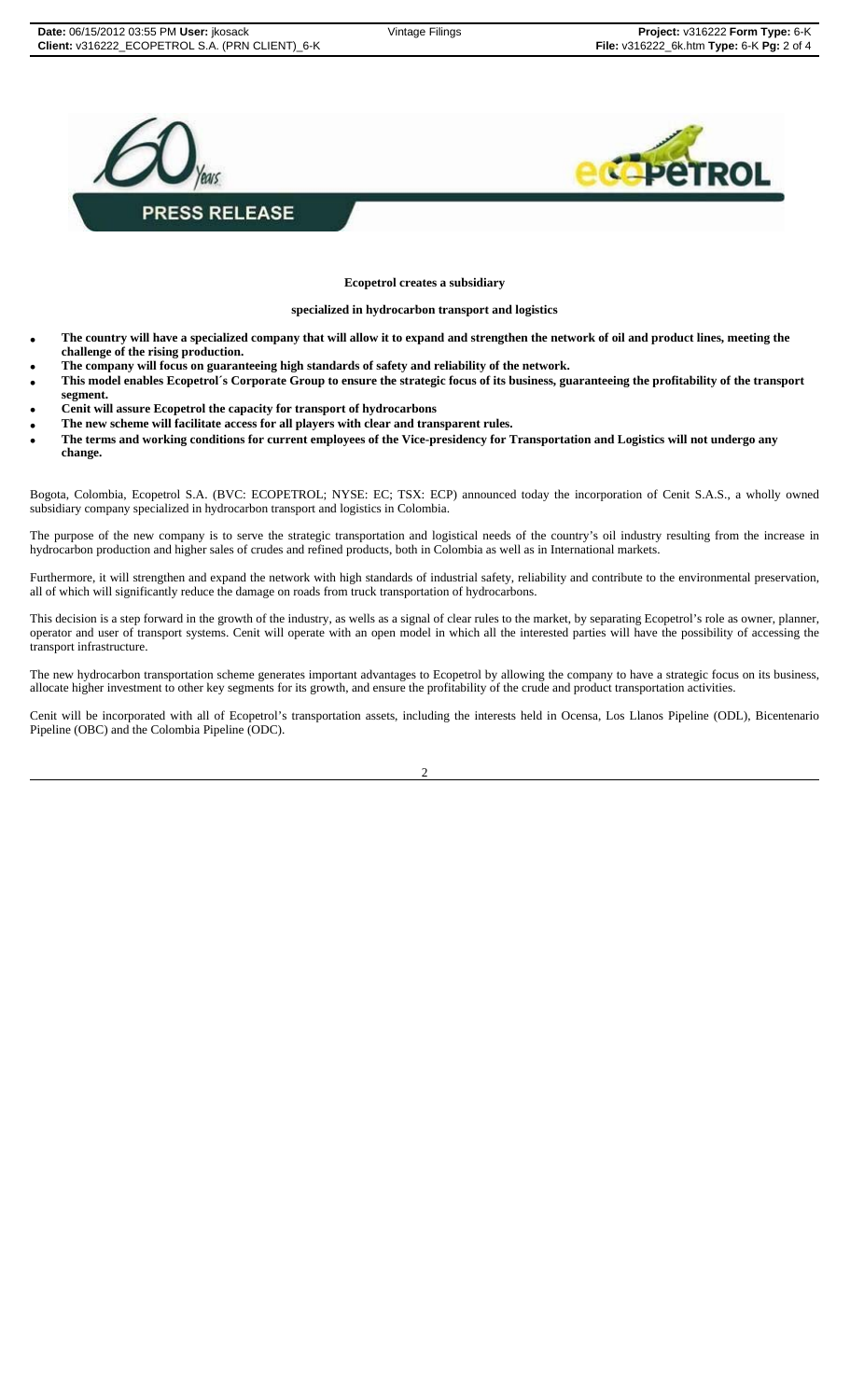



Ecopetrol's current transportation contracts will be transferred to the new company, maintaining the conditions agreed upon between the parties. Cenit will guarantee Ecopetrol the capacity for transportation and handling of its hydrocarbons.

After the transfer of the assets, which will be completed in the coming months, the contractual and commercial relationship, will take place between Cenit and its customers. Furthermore, the commercial conditions of the new contracts or projects for infrastructure expansion will be determined by the new company in accordance with the applicable legislation.

Ecopetrol will continue to undertake operation and maintenance of the existing transportation infrastructure, for which it will sign the respective contracts with Cenit. The terms and working conditions for current employees of the Vice-Presidency for Transport and Logistics will not undergo any change.

With today's approval from the Board of Directors, the issuance of the required decree, and the incorporation of the new subsidiary, a period of transition begins in which the new company will organize its structure and processes in order to begin operations in the coming months.

This decision strengthens Ecopetrol's strategic plan, and contributes to reach the 2020 goals for the Corporate Group.

## **Bogota, Colombia – June 15, 2012**

------------------------------------------ *Ecopetrol is Colombia's largest integrated oil & gas company, where it accounts for 60% of total production. It is one of the top 50 oil companies in the*  world and the fourth largest oil company in Latin America. The Company is also involved in exploration and production activities in Brazil, Peru and the *United States Gulf Coast, and owns the main refineries in Colombia, most of the network of oil and multiple purpose pipelines in the country, petrochemical plants, and is entering into the biofuels business.*

*This release contains forward-looking statements relating to the prospects of the business, estimates for operating and financial results, and those related to growth prospects of Ecopetrol. These are merely projections and, as such, are based exclusively on the expectations of management concerning the future of the business and its continued access to capital to fund the Company's business plan. Such forward-looking statements depend, substantially, on changes in market conditions, government regulations, competitive pressures, the performance of the Colombian economy and the industry, among other factors; therefore, they are subject to change without prior notice.*

**Contact us for any additional information:**

**Investor Relations Alejandro Giraldo** Phone: +571-234-5190 Email: investors@ecopetrol.com.co

**Media Relations (Colombia) Mauricio Téllez** Phone: + 571-2345377